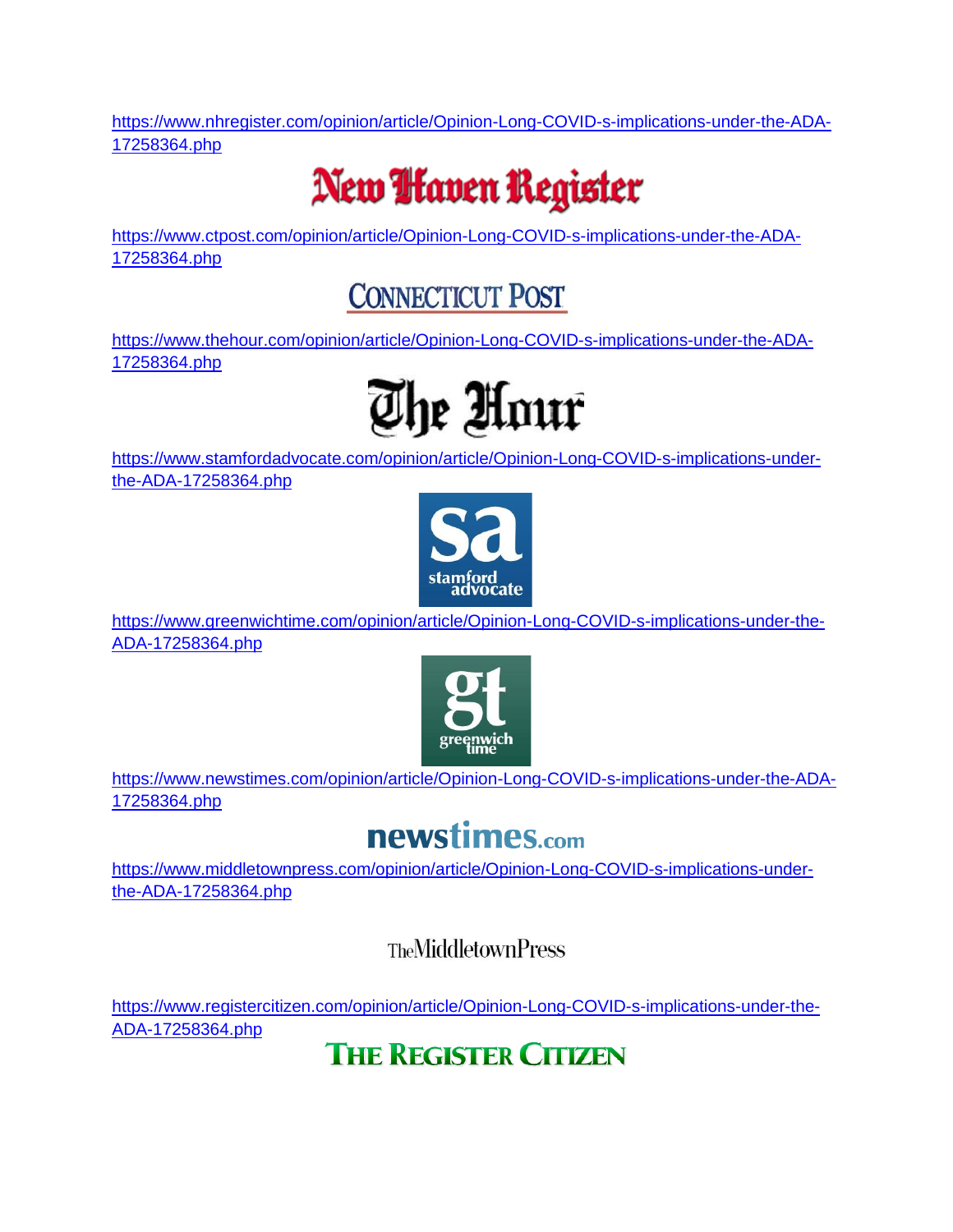## Opinion: Long COVID's implications under the ADA

Erica O. Nolan and Lauren M. Green June 22, 2022



COVID-19 testing at Patrick R Waldron Veterans Hall in Rogers Park, Danbury, last month. H John Voorhees III / Hearst Connecticut Media

As we prepare to enter the third summer of the COVID-19 pandemic, approximately 60 percent of Americans have now been infected, despite significant advances in vaccines and boosters. While mild or moderate COVID-19 symptoms may last anywhere from a few days to two weeks, others may experience lingering health problems months after the infection period, a condition now recognized as long COVID.

Even if an individual only experienced a mild case, persistent symptoms, for some, have significant implications for the day-to-day lives of Americans, including their ability to work.

Individuals who experience long COVID symptoms are often referred to as "longhaulers." Studies indicate that about 10 percent of people infected with COVID-19 will experience long-haul symptoms. As such, employers should be aware of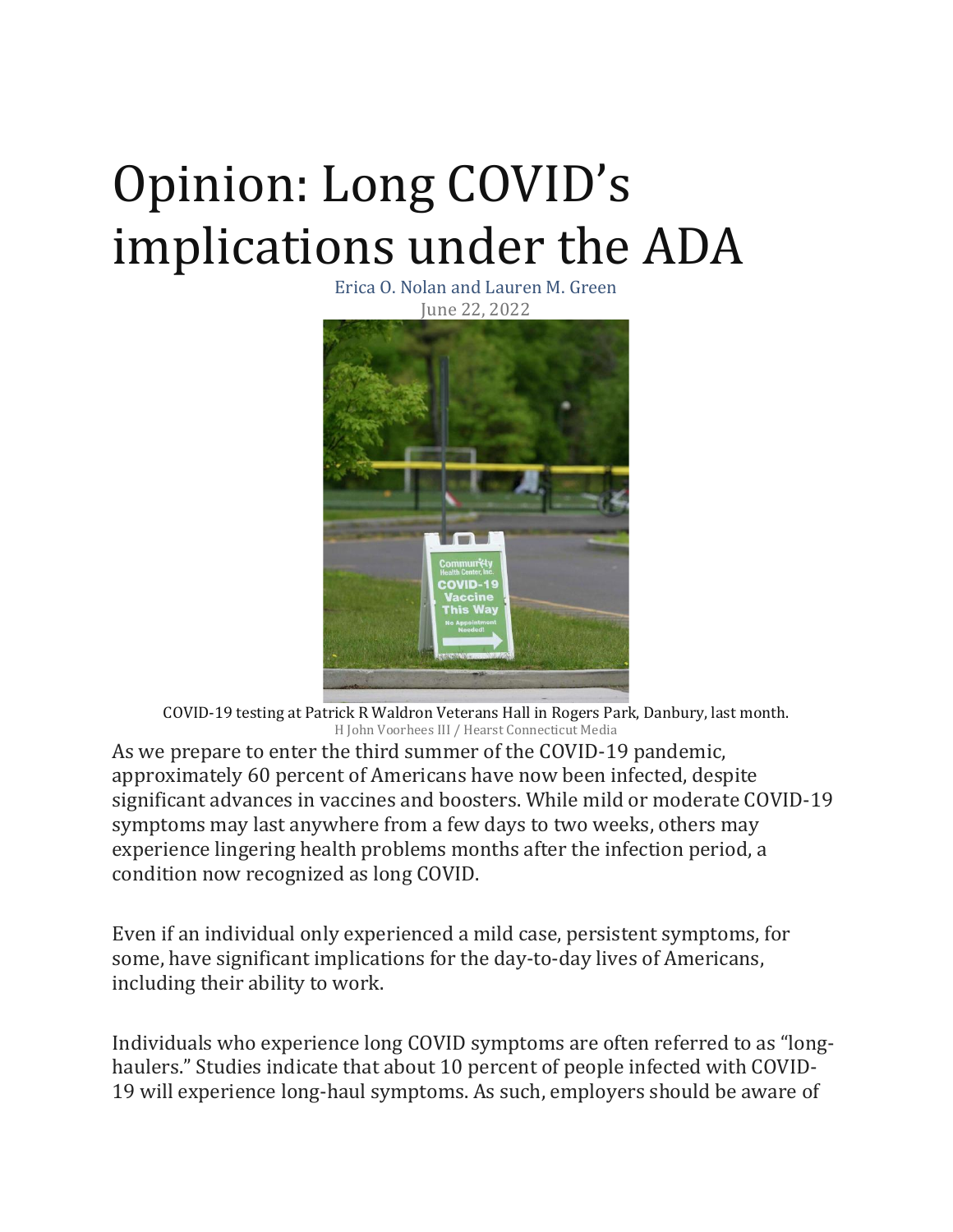their obligations to accommodate employees with COVID-19 or long COVID. Employees, too, should understand their rights.

Last year, the federal government announced protection under the Americans with Disabilities Act for individuals suffering from long COVID. The guidance issued from these departments specifically state that long COVID can be an "actual disability" under the ADA.

According to the Centers for Disease Control and Prevention, people with long COVID have a range of symptoms that can last weeks or months and can worsen with physical or mental activity. Examples include: tiredness or fatigue; difficulty thinking or concentrating (sometimes called "brain fog"); shortness of breath; dizziness on standing; heart palpitations; chest pain or headache; cough; joint or muscle pain; depression or anxiety; fever; and loss of taste or smell.

This list is not exhaustive. Some also experience damage to multiple organs including the heart, lungs, kidneys, skin and brain.

The ADA is a civil rights law that guarantees equal employment opportunities for individuals with disabilities. Private employers with 15 or more employees may not discriminate on the basis of a disability and must provide reasonable accommodations to qualified applicants or employees.

Long COVID can qualify as a disability under the ADA if it substantially limits one or more major life activities, including the ability to work. However, each case requires an individual assessment and does not always rise to the level of a disability. Once an employer is aware that an employee is experiencing long COVID symptoms, the obligation is on the employer to engage in an interactive process with applicants and employees to determine whether the person's symptoms substantially limit major life activities.

While not every case will trigger obligations under the ADA, employers should treat requests for accommodations due to long COVID as they would any other disability.

There are many reasons why employees request work-related modifications around COVID-19, but the ADA will only apply when a worker has a documented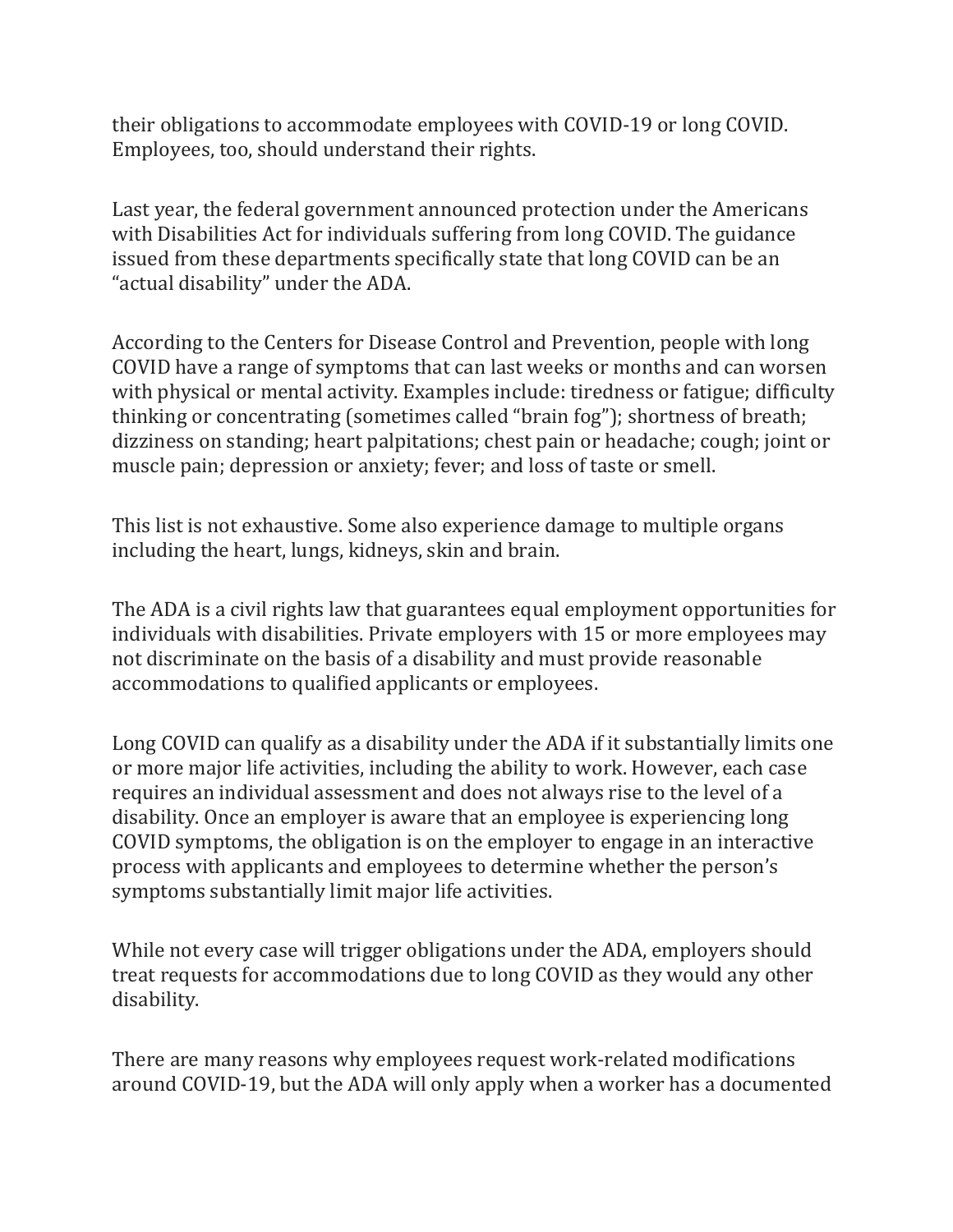medical reason for requesting accommodations. If a reasonable accommodation is needed and requested by an individual with a disability to apply for a job, perform a job, or enjoy benefits and privileges of employment, the employer must provide it unless it would pose an undue hardship, meaning significant difficulty or expense. However, the employer has the discretion to choose among effective accommodations, meaning that the employee may not receive the exact accommodation requested if not practicable for the employer.

When faced with a request for an accommodation, employers are permitted to ask questions to determine whether the condition is a disability and may request medical documentation.

Reasonable accommodations might include:

providing a quiet workspace for an employee with "brain fog";

reducing physical exertion of an employee with shortness of breath;

modifying procedures so an employee who finds it too tiring to stand at a register can sit;

providing an ergonomic workstation for an employee with joint pain or body aches;

allowing rest breaks or a flexible schedule for an employee with extreme fatigue;

developing a plan with the employee to address sudden exacerbations of symptoms;

permiting employees time off or scheduling flexibility for doctors' appointments or treatment of symptoms.

Accommodations are not one-size-fits-all. Flexibility by both the employer and employee is crucial to determine appropriate accommodations. Given the unpredictable nature of COVID-19 and its related conditions, employers should remain up to date on the latest guidance and consult with an employment